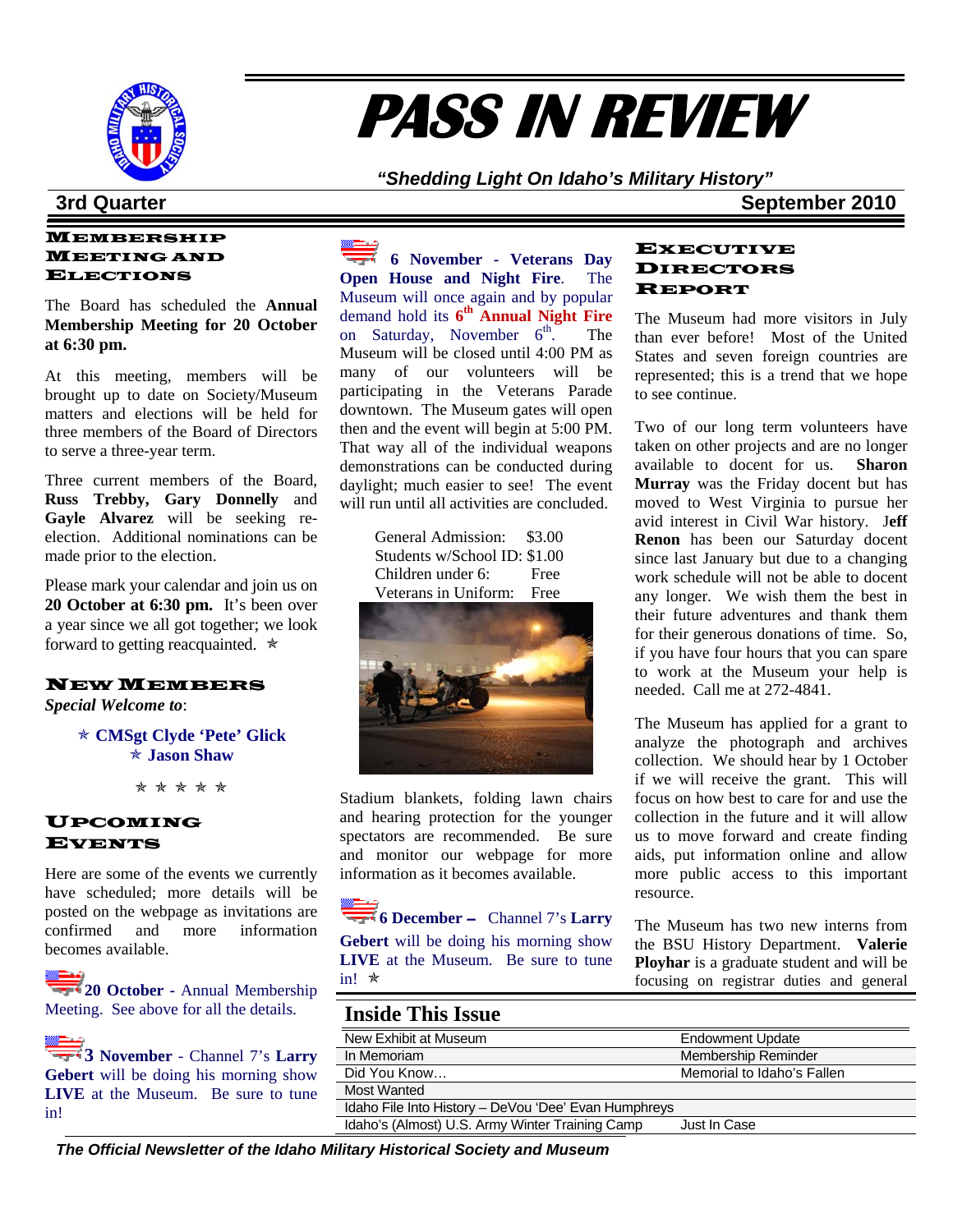## **PASS IN REVIEW** *September 2010*

museum work. **John Merrill** is finishing his education degree and will be working on traveling educational trunks and age appropriate teaching aids.



I hope everyone remembers and plans to attend the 6th Annual Night Fire at the Museum on Saturday 6 November 2010. The Museum will open the gates at 4 PM and the firing demonstrations will begin at 4:30 PM and go until about 8 PM. Admission is only \$3.00 so bring your friends and neighbors for an explosively good time. *Ken Swanson* 

#### NEW EXHIBIT AT MUSEUM



Ray Conley is a model-maker extraordinaire. He built the USS *Ronald Reagan* (in the photo), plus the USS *New Jersey*. They're both about 1/144th scale, 9 feet long and originally radiocontrolled so he could sail them.

"They're beauties," he says. "They're gorgeous in the water. They look real." He made the two from scratch and donated them this spring to the Idaho Military History Museum at Gowen **Field** 

Conley made every one of the hundreds of parts - plus the to-scale details - by hand, including the helicopters on the USS *New Jersey*.

Although the two boats are now "decommissioned" - the radio-control apparatus has been removed - Conley built the USS *New Jersey* as seaworthy and sailed it in lakes.

Ray Conley's life changed the first time he saw a battleship. "I was on a trip with my 4-year-old grandson. We came over a knoll at Monterey, Calif., and saw all of Monterey Bay with the *New Jersey* swinging on her anchor. It had such beautiful lines, so long and sleek. I find a beauty in ships like that that I don't find anywhere else."



He didn't know it at the time, but that brief encounter in 1988 launched a project that consumed years of his life. Conley had already spent 10 years as an

engineman in the Navy without seeing anything like the USS *New Jersey*, one of only four Iowa-class battleships ever built. Smitten, he decided that if he ever had the time, he'd build a model of it.

Not just any model, an 8.5-foot, radiocontrolled model built from scratch - not a kit. He made every one of its hundreds of parts by hand. It took 12 years. Then he spent 3.5 years building a model of the USS *Ronald Reagan*, a nuclear aircraft carrier. This spring, he donated them both to the Idaho Military History Museum at Gowen Field.

"They really draw people in," museum director Ken Swanson said. "How many people from Idaho get to go to the ocean to see big ships like these? These give people an idea of how big they really are."

The models are built to scale. The *Reagan* model is a little over 9 feet long. The real USS *Reagan* is almost 1,100 feet long. You could put Bronco Stadium on it and have hundreds of feet left over. Conley, 73, has been building boats for almost as long as he can remember. The first, when he was 5, had a paddle wheel powered by a rubber band. He had an uncle who was in the Navy, and he "fell in love with the

uniform when he came to visit. I always knew I'd join the Navy."

He was in the Navy from 1954 to 1964, serving in the Pacific on vessels from tank landing ships to a submarine. After the Navy, he worked as an artist and as a craps dealer in Nevada. He learned woodworking, carved wood, built furniture - skills that would serve him well when the time came to build his battleship.

The time came unexpectedly. In 1996, Conley was diagnosed with pancreatic cancer. He attributes his recovery from a disease often considered a death sentence to good care at a Veterans Administration hospital and "stubbornness. I still had things to do."

A long convalescence was the ideal time to begin building his dream ship. "It gave me something to do to keep my mind off of being sick. I'd go to sleep thinking about the boat and wake up thinking about the boat. I'd work constantly on it, then go three or four months without touching it. All of a sudden, 12 years had gone by."

Its guns originally were intended to fire using black powder, but the plan didn't make it past the test stage. "I designed everything myself, so it was highly likely it would blow up," he said with a trace of a grin.



The first "sea trial" was in a neighbor's pool. When the mini-*New Jersey* was finished, it graduated from local ponds to lakes in Oregon and California.

"It's just like a real boat," Conley said. "Every time you put it in the water, something breaks."

His next project: a fire boat like the ones that spray arcs of water at harbor ceremonies. "That won't take me 12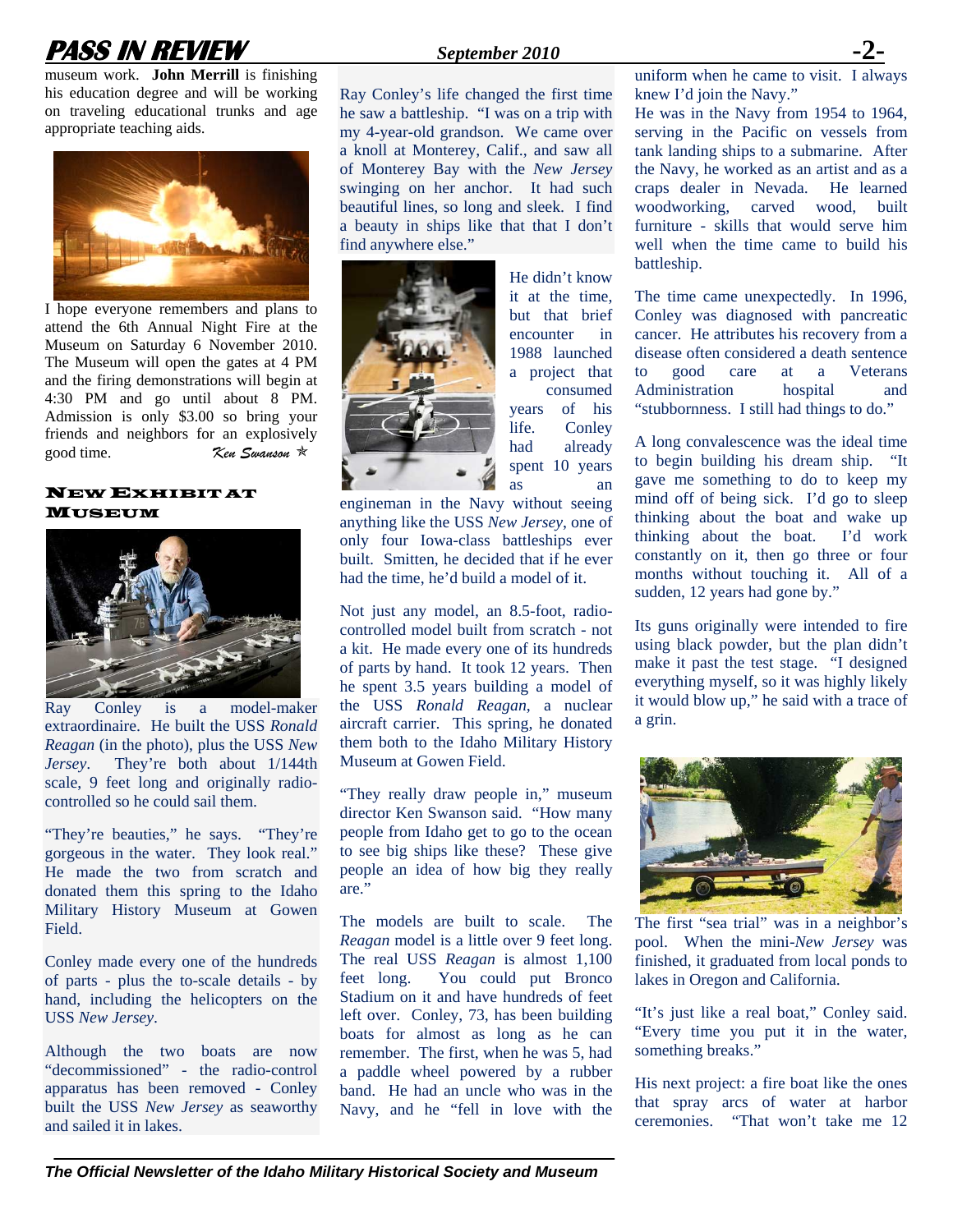years," he said. "I have a new rule nothing over 4 feet."

He's philosophical about giving away the boats that took him so long to build: "Even if you sell them, you never get your labor out of them. To start something like this, you have to be about half nuts, and by the time you're finished, you're fully nuts. But you do get a lot of enjoyment out of it."

*Editors Note:* The preceding is republished from a 4 July 2010 *Idaho Statesman* article by Tim Woodward.Õ

#### ENDOWMENT



Our Endowment balance currently stands at **\$49,910.00** (Our goal is \$500,000)

UPDATE

Recent Endowment

#### Donors include:

#### **Lei Lonnie Wood**

The plan is to create a financial base which will ensure the preservation of Idaho's military heritage for future generations.

Also, **the next time you purchase something on line, the Museum can receive a commission** on your purchase. **The only 'catch' is that you have to access the retailer through this website:** Look for this image/link on our webpage to take you directly there.



They also keep a running balance of money raised on the webpage.

**Our current balance is \$6.77. We won't receive a commission check until we reach \$10.**  $\star$ 

### IN MEMORIAM

We sadly report the passing of two of our members. Vernon J. Baker and Mary C. Bruch.

> **Vernon J. Baker**

Vernon J. Baker passed away after a valiant battle with cancer on



July 13, 2010. Vernon was awarded the Medal of Honor in 1997 for his actions in Italy on 5-6 April 1945. He was the sole surviving African-American Medal of Honor Recipient from World War II. (See *Pass In Review 4th* Quarter 2000)

His funeral was held in St. Maries on July 31, 2010; attendance was estimated at 600. Tributes poured in, to include a letter from former President Clinton which was read at the proceedings. His final resting place will be Arlington National Cemetery; burial is tentatively scheduled for September  $24^{\text{th}}$ .



### **Mary C. Bruch**

Mary C. Bruch passed away after a valiant battle with cancer on August 20, 2010.

Mary and her husband, retired Navy Commander Charles 'Gregg' Bruch, retired to Boise in 1997 and joined the IMHS in 2000.

Mary's reflection on her Navy days was "Navy Wife, I Loved the Life." Interment took place at the Idaho State Veterans Cemetery.

Our deepest sympathies go out to the Baker and Bruch families.  $\star$ 

### **-3-** *September 2010* **PASS IN REVIEW MEMBERSHIP** REMINDER

As a reminder, your IMHS membership is due for renewal in **January**. That time is quickly approaching.

| <b>Annual renewals are:</b> |      |
|-----------------------------|------|
| <b>General Membership:</b>  | \$25 |
| Senior $(60+)$ :            | \$15 |
| <b>Associate (Spouse):</b>  | \$10 |
| <b>Student:</b>             | \$10 |

If you'd like to become a Lifetime Member and forgo the annual reminder, a **Lifetime Membership is \$375.**  Payment may be spread out over a oneyear period.

*Help us help you preserve Idaho's Proud Military History!* Õ

#### DID YOU KNOW…?

…one of the two original headquarters of the Idaho National Guard still stands and is located next to downtown Boise? Located near old Fort Boise, 801 Reserve St. (on the corner of Avenue H and Reserve St.) is a beautiful 1930s 40,000 square-foot Art Deco building.



The Boise Armory, now referred to as the Reserve Street Armory, was designed by Tourtellotte and Hummel Architects. Construction of the armory was conducted by locally skilled laborers through the Works Progress Administration (WPA) in 1937.

The oldest section of the property originally housed the 116th Cavalry Regiment's stables containing approximately 9,000 square-feet complete with an indoor riding facility.

The Drill Hall was located in the central section; a 180 x 80-foot barrel-vaulted space enclosing approximately 14,000 square-feet. Along the interior perimeter of the building were various rooms; the stable keeper's sleeping quarters, a latrine, a mess area, a V.I.P. quarters and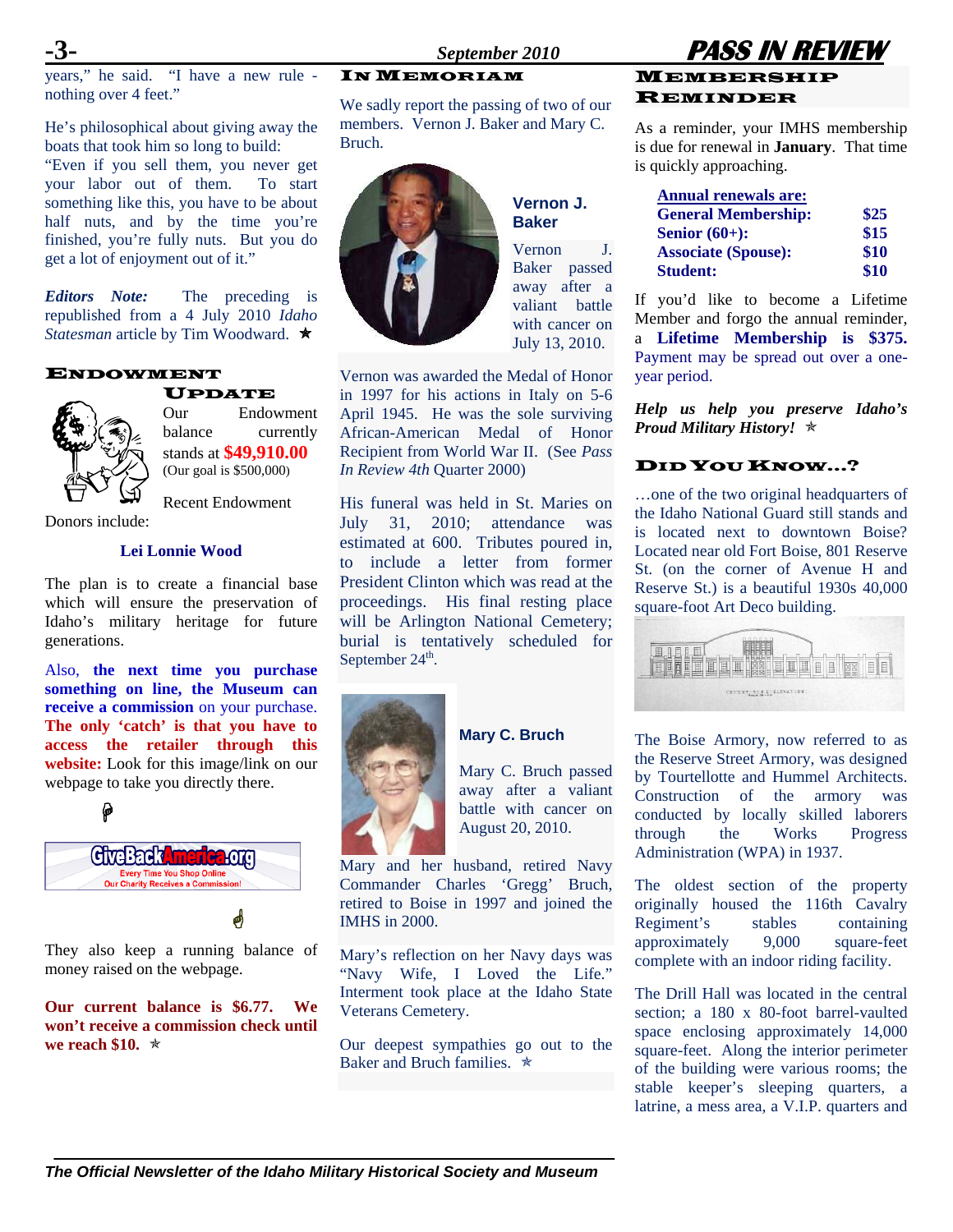## **PASS IN REVIEW** *September 2010*

a small "barracks" type cantonment section for a small garrison of Soldiers.

Along Reserve St., a second level of administrative spaces was added many years later providing approximately 20,000 additional square-feet.

The Armory saw continual use for 34 years starting at the tail-end of the interwar period through WWII and Korea until 1971 when the National Guard relocated to Gowen Field (now the Bennett Building named after Maj. Gen. George B. Bennett, Adjutant General from 1965 to 1974).

The armory property consists of roughly 5 acres which at one time bordered the old polo field where the Idaho Army National Guard trained in the evenings and weekends and bivouacked during its Annual Training periods over the summers. The armory was part of the Camp Bonneville Training Area which accommodated troops from Idaho's 116th Cavalry Regiment now headquartered on Gowen Field.

The 116th Engineer Battalion also used the Camp Bonneville area which spanned between the Boise Barracks, south to the old Army Hospital (where Mountain Cove School sits today) and along Reserve St.

The training field was built by the Regular Army prior to the existence of the Idaho National Guard. The intent was to use the field to train cavalry Soldiers, however, by the 1880's most enlistees had no horse experience when they joined and therefore had to be trained. The Idaho National Guard leadership at the time had the idea that polo would be an excellent way to accomplish training as well as offer an incentive to enlist. A number of individuals that joined in the 20's and 30's did so just so they could play polo.



Today, belonging to the city of Boise and abandoned for years, the armory sits

vacant with significant damage to both the interior and exterior from both weather and vandalism. In 1998 it was added to the National Register of Historic Places.

The National Register concluded that the armory is of historical significance due to "its association with the reorganization and professionalization of the Idaho National Guard during the period between the two World Wars." Although the future of the building remains uncertain, a recent plan to auction off the property was postponed in order for the city to hear proposals from a number of private groups expressing concerns over losing a local historical landmark. *CPT Chris Borders,* IDNG *Historian.*Õ

#### **MEMORIAL TO** IDAHO'S FALLEN

On September 11, 2010, a memorial to those Idahoans who have paid the

> ultimate price in the Global War on Terror was unveiled.

Located in front of the old Ada County



NATION IN THE GLOBAL WAR ON TERRORISM. LET US ALWAYS REMEMBER THOSE WHO PAID THE ULTIMATE PRICE IN THE DEFENSE OF OUR FREEDOMS.

Courthouse on Jefferson Street in downtown Boise, two black granite pillars bear the names of the 51 soldiers,

> sailors and marines who have sacrificed their lives for our freedom since September 11. 2001. **One of the two granite pillars**



Marking the path to the memorial were 51 U.S. flags, each flag pole bearing a name, photo and information sheet on one of the 51 service members.

Each service members name was read into the record by the Governor and First Lady. Many family members were in attendance. On the day prior to the unveiling, each family was presented with a granite plaque with their loved ones name engraved upon it and a U.S. flag which had been flown over the U.S. Capitol in their honor. Suffice to say, it was a very emotional event.

When I began compiling the names of those who had fallen, I never dreamed that it would be adopted and turned into such a wonderful tribute. I am proud to have played a small part in the effort.



#### **MOST** WANTED

This is a combination of an announcement of a new

artifact and a request for assistance.

The IMHS is now the proud owner of a MIG-15UTI. The problem is, it is located in Phoenix, Arizona and we need to get it to Boise.



**Mikoyan-Gurevich MiG-15 "Fagot"/"Midget"**

We are in the process of planning the move and would greatly appreciate any donations to offset the cost of transporting the aircraft via truck from Phoenix to Boise.  $\star$ 

*The Official Newsletter of the Idaho Military Historical Society and Museum*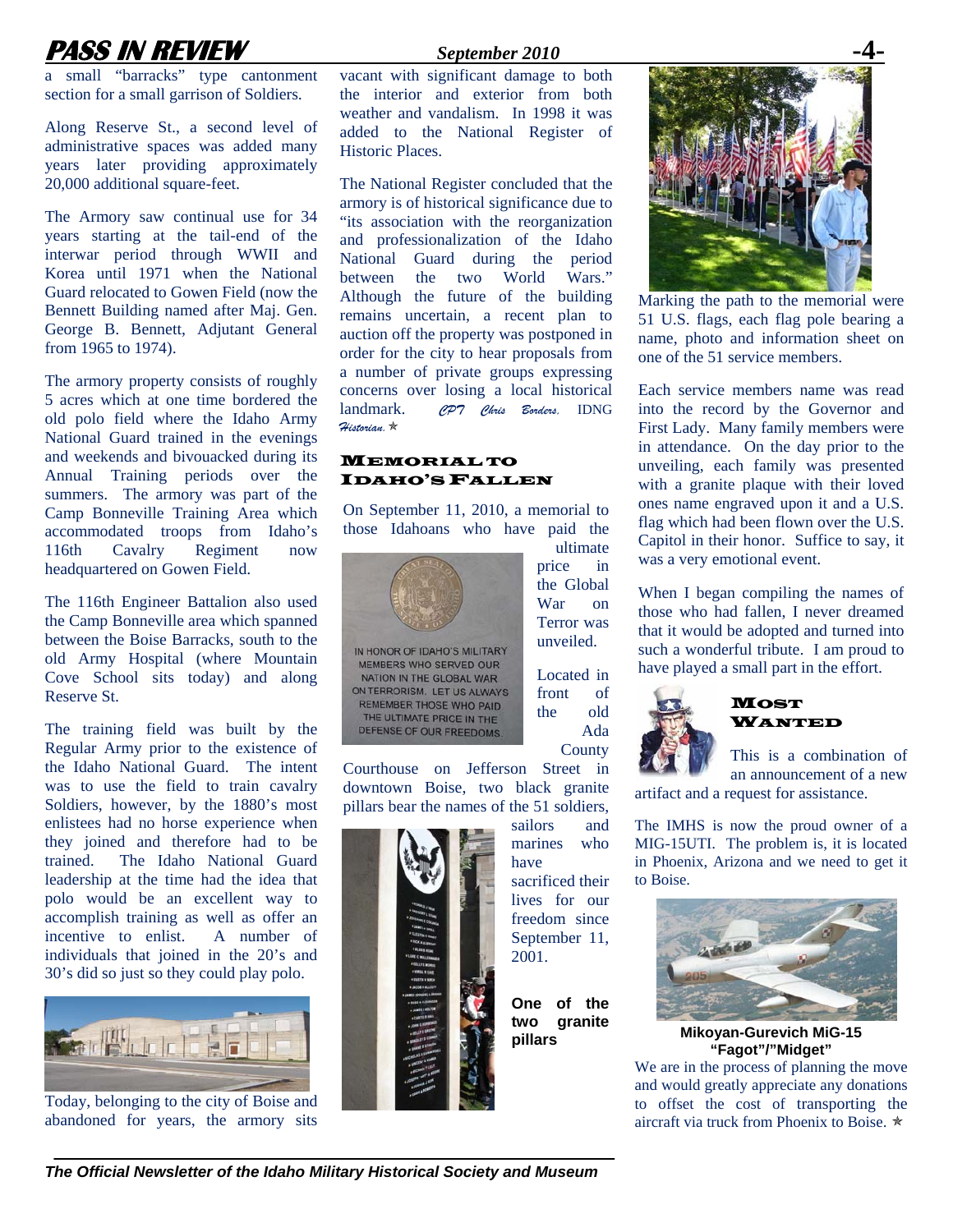### **-5-** *September 2010* **PASS IN REVIEW**

IDAHO FILE INTO HISTORY



**DeVou 'Dee' Evan Humphreys** 

#### **Founder of "Horse Therapy" at Farragut Naval Training Station**

Dee Humphreys was born 18 March 1913, in Millville, Utah, the oldest son of Evan and Anna Humphreys of Millville, Utah. The family later grew to include two sisters and a brother. Dee grew up in Millville and attended South Cache High School. He was an active member of the LDS Church and on 14 November 1935, he married Melba Layne of Lewiston, Utah in the Salt Lake LDS Temple.

Dee found work as a 'Soda Jerk' at the Walgreens on Center and Main in Logan, Utah and the family later moved to Preston, Idaho where they built and operated "Dee's Drive Inn."

When World War II broke out, Dee was on the list to be drafted but opted to join the Navy instead, enlisting on 23 March 1944. He attended his 'boot' training at the Farragut Naval Training Station near Athol, Idaho arriving at the Station on the  $25<sup>th</sup>$  of March. He was assigned to Company 381 and graduated in May of 1944. His brother Arden LaDay also joined the Navy but did not train at Farragut.

After graduation, Dee's experience with running a restaurant came in to the picture and he became a cook at the Station.



**Dee's "Buddies in Cooking"** 

Meanwhile, the Stations hospital expanded and began treating wounded and 'shell shocked' sailors who had seen action in the Pacific. Dee had decided he wanted to make a difference while he was in the Navy and away from his family. As he often said, "*if someone gives you a lemon, make lemonade out of it."*

Dee and friend James Fulton had a brainstorm…"Animal Therapy." They knew that animals, horses in particular, would help the men *"come back to their senses."* Dee knew from personal experience how working with horses could soothe the soul; he had two of his own at home.

They approached Lieutenant Commander King who had a horse at the Station. King, a Texan, liked the idea, as Dee later stated, *"it hit him just right."* Dee offered to bring in his own horses and King emphatically approved and in fact brought in additional horses of his own. Thus began the Farragut Naval Riding Academy.



**The Farragut Naval Riding Academy. Dee Humphreys is in the front row, fifth from the left.**



**Lieutenant Commander Thomas J. King astride Bughouse** 

Eventually the station boasted 12 horses. They were procured by the Welfare and Recreation department which derived its profits from the sales at the ships service stores.



**The Academy's First Ten Horses** 

It wasn't just the patients who enjoyed riding and working with the horses. They became so popular that an article in the 7 June 1945 station newspaper, the *Farragut News*, read as follows:

"One of the most popular of the summer sports is riding, and a large stable is ready for the use of all hands. Rehabilitation patients have free use of the ponies from 0800 to 1200 daily. All other personnel may make reservations from 1300 to 1800 by calling 6120. The stable is secured on Monday to give the horses a rest."

The fee for non-patients was 50 cents per hour with the additional caveat that "none may be kept more than three hours at a time" and that "appointments are necessary after 1600."

The horses were housed in a stable adjacent to house No. 5 in the Bayview areas; Dee and his friend Fulton, were in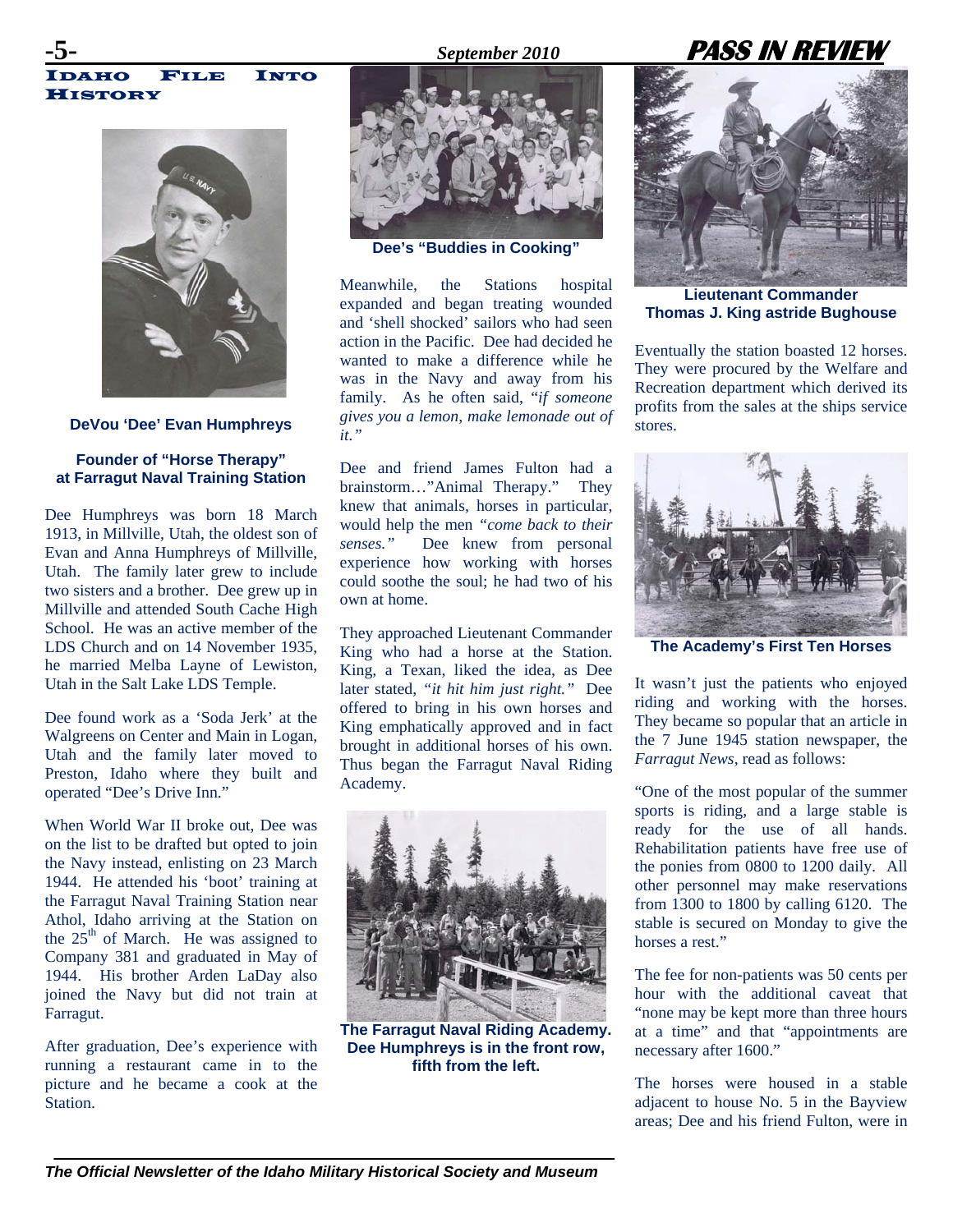## **PASS IN REVIEW** *September 2010* **-6-**

charge of the stable. Patients were allowed and invited to work in the stables. The horses could not be taken outside the Training Station proper, but several trails were provided in the wooded area of the Station near Bayview. Riders were also not to use the main highways.



**S2C James Fulton shoeing a horse** 

There are also a number of articles in the *Farragut News*, about the WAVES "flocking to the stables" to enjoy a ride on a horse. There was even an article about the WAVES and the horses in a 13 May 1945 New York newspaper.

And the beauty of it all, Dee's idea was right on target. A front page article in the 26 April 1945 *Farragut News* read: "Horses are helping combat veterans of Pelelieu, Guam, Philippines, Saipan and Iwo Jima to 'get back in the saddle' of normal living.

"A stable of 12 horses and a colt has been installed near the U.S. Naval Hospital at Farragut, largely for use by rehabilitation patients. The mounts are available every day for brisk rides through the many woodland trails at this mountainous Naval establishment.

"Then too, the sailors and Marines, fresh from the world battle fronts, find solace in brushing and handling the horses and many have expressed a desire to gambol with the colt and to work in training it.

"Marine Pfc. George La Ferriere of Minneapolis, Minn., recently was

admitted to Farragut Hospital after two years of overseas service. He was at Bougainville, Guadalcanal, Guam and the Marshalls. Although only 22, he was a bundle of nerves upon arrival here. Doctors found it difficult to get him adjusted to peaceful America after his many months amid booming guns, air attacks and constant nearness to violent death.

"'I feel at home in the saddle,' La Ferriere remarked. 'It's the one way I've found to relax. I get on the horse and I forget military life entirely,' he said. 'It was something I dreaded about over there,' La Ferriere declared, 'and it's good exercise, too.'

"Every morning finds a line of the veterans waiting for the opportunity to take a refreshing ride. Each must have authorization from a Navy doctor that his physical condition will permit horseback riding. And a Navy guide accompanies all riding parties to assist novices and to keep the riders from getting lost."

The horses were also periodically entered in various show competitions and there are a number of newspaper articles triumphantly announcing that the horses had won or placed in the competition.

By now Farragut was also home to a sizeable number of German POWs and they too enjoyed working with the horses. Dee became acquainted with Werner Wagner, one of the POWs. Although personal communication with the POWs was forbidden, the two managed to become friends.



**Werner Wagner and Dime; feed detail** 

After the war, the friendship continued for over 50 years. *[As I remember, Dad*  *told us that the German Prisoner's and the Naval base men built the stable and corral; it was not there before that.]* 

As the war came to it's by now inevitable conclusion, the Station began taking on new rolls. All service schools were scheduled to close 1 May 1945 and on Saturday, 15 June 1946, in a gray mist and drizzling rain, the Farragut Naval Training Station was decommissioned.

Dee returned to Utah with his two horses and transitioned back into civilian life. Dee and his wife, Melba, teamed up to own and operate a variety of businesses, among them, a bowling alley in Ogden, Utah and *Mel O Dee Ranch* in Logan, Utah. They are probably best known as the wallpaper and paint people from State Hardware, later called State Wallpaper, which they owned and operated on Main Street in Logan, Utah for 50 years.

They also owned and managed residential and commercial properties. Dee and Melba celebrated their  $67<sup>th</sup>$ wedding anniversary on 14 November 2002 and in March 2003, Dee's family threw him a grand  $90<sup>th</sup>$  birthday party.

DeVou Evan "Dee" Humphreys passed away peacefully at the age of 92 at the Legacy House Assisted Living Center in Logan, Utah on 4 December 2005 and was buried in Millville, Utah.

Idaho and countless veterans who benefited from your knowledge of horses and their therapeutic affect on the human spirit, thank you for your service.



*Editors Note: A very special thank you to Marlene Humphreys who shared her father's story and photographs with us. That's her in the center of the above*   $photo.$  $\star$ 

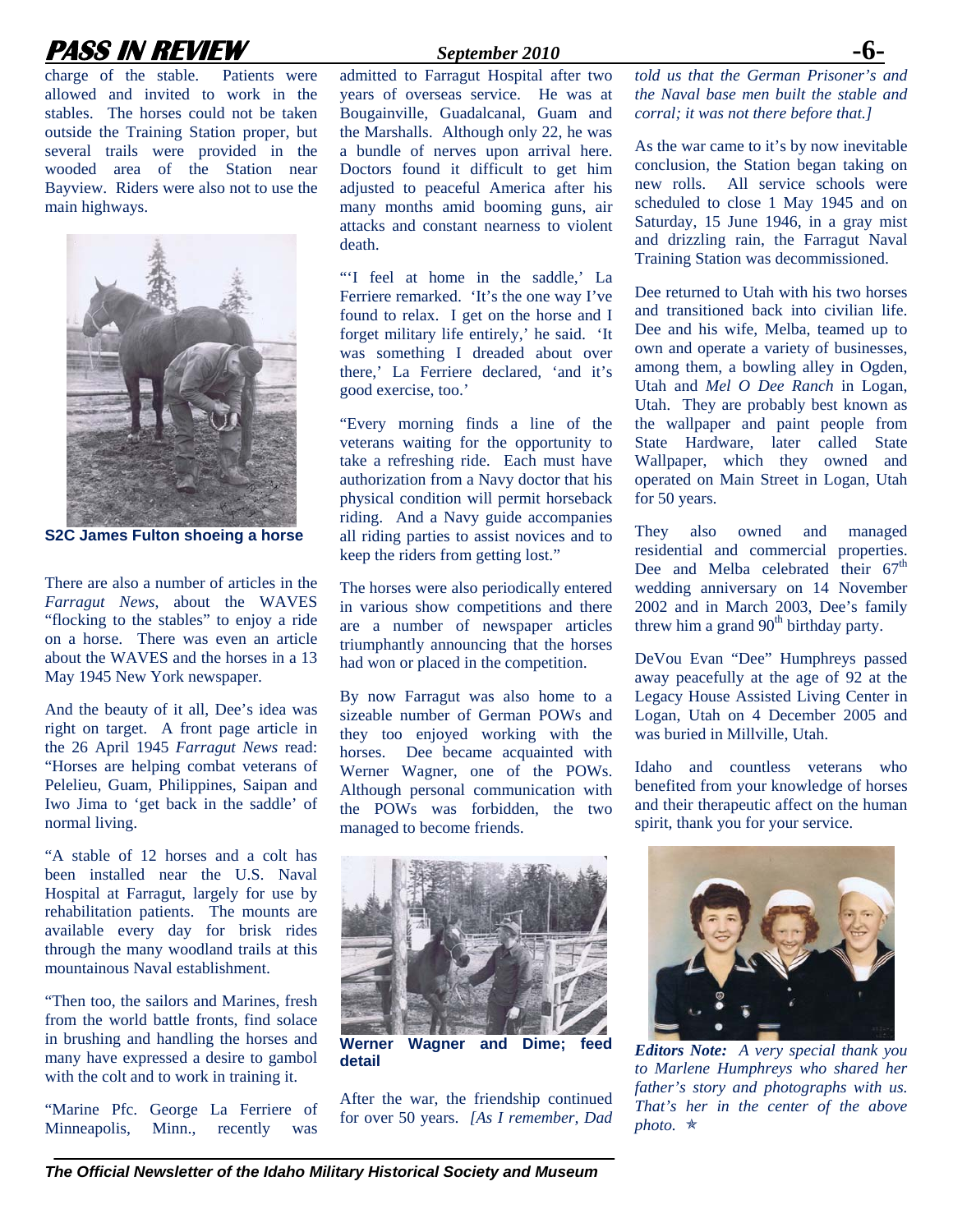## **-7-** *September 2010* **PASS IN REVIEW**

#### IDAHO'S (ALMOST) U.S. ARMY WINTER TRAINING CAMP



**Looking East at Foundations and Paymaster Vault** 

PROLOGUE - Since the 1940's generations of locals and tourists in the Island Park, Idaho area have driven by old concrete footings and what appears to be two concrete vaults that have kept a silent vigil near Henry's Lake. Questions were always answered by the locals as, "it was an old Army Base during World War II that was being built for winter training and then shut down without reason"

Though the camp was located in Idaho overlooking Henry's Lake, it was known as the Army Winter Training Camp, West Yellowstone, Montana, which was the closest town and airport.

STORY - On November 30, 1939, the USSR invaded Finland with a force of a million men supported by tanks, aircraft, and naval forces. In Vermont, a group of men, Charles Minot "Minnie" Dole (founder of the National Ski Patrol System), Alec Bright of Boston and Roger Langley, began watching news reels of the day. Particular attention was paid to how the vastly outnumbered Finnish Army did a phenomenal job of pushing back the invading Russians.

Soldiers in white camouflage uniforms and mounted on skis contributed much to the early victories over the invading Soviets. A perfect example of men fighting in a winter environment in which they were entirely at home and for which they were trained. Americans saw ski troops in action on the big screen.

This small group of men headed by Dole, began a dedicated effort to convince the Army and the War Department that winter skilled and trained troops were an absolute necessity. Their initial meetings were met with total indifference.

With war on the horizon, the Army, in a worst case scenario, did envision a global conflict. If Hitler succeeded in Europe, he could invade North America, probably via the St. Lawrence River Valley between the US and Canada. After talking with little success to lower officers, the group of men finally secured a meeting with General George C. Marshall who made a decision that the whole matter should be looked into.

The subject of training and equipment was then explored. The Army thought that their "Alaskan Equipment" could be used, but a Quartermaster search revealed that such equipment no longer existed. The Army's book on Alaska was in fact dated 1914. It became immediately obvious that a complete new start was needed.

In mid 1940, Dole wrote to General Marshall stressing the importance of obtaining the correct equipment for mountain troops, and then offered to use the National Ski Patrol as the recruiting mechanism for finding experienced skiers to help train troops in ski patrol work. Winter maneuvers had been practiced on a small scale by a few troops stationed in Alaska and Fort Snelling, Minnesota using existing "general issue" equipment.

In November 1940, the War Department issued a directive forming ski patrol units at bases including Fort Lewis, Washington and Lake Placid, New York with the National Ski Patrol advisors reporting back on problems with equipment and camping techniques. More intense training was held by Fort Lewis' 3rd Division's 15th Regiment on nearby Mount Rainer.

In April 1941, the Army ordered an investigation of sites capable of housing a division of 15,000 men and suitable for year-round training of mountain troops. They needed a site with mountains, a truck highway and railroad, and one and one half million gallons of water a day.



**Top of Large Underground Room** 

Their first

choice was a site near West Yellowstone, Montana on the edge of Yellowstone National Park.

The Howard Young family ran *Young's Valley View Ranch* across the road from the construction site. Their business consisted of a restaurant, hand operated gas pumps, and about 12 cabins which were rented out. The Young's did quite well that year catering to and feeding the work crews of the Army Base. Feeding 125 men at one setting was not uncommon.

Construction began on a large log building which enclosed one of the existing paymaster vaults. A large buried concrete building approximately 40' x 60' with a stairway leading down into it would have served as storage for high explosive devices (ordinance). Several other storage buildings of a lesser strength were also built.

The Military felt so sure of the project, that when William Enget started to build a home on the east side of the flat, he was advised not to proceed, that the Army would be taking over the entire area within a matter of months.

Construction ceased when the deep snows arrived and the crews went home for the rest of the winter. The buildings were boarded up and locked. The following spring of 1942 proved to be quite different.

Crews arrived and worked on the project for a couple of months. Then word came to tear everything down. The salvageable materials were hauled off, those not worth saving were burned and pushed into a trench and buried. Locals remember inquiring about buying the buildings or material, but in typical Government fashion, were refused.

The cancellation of the project caught everyone by surprise and no good